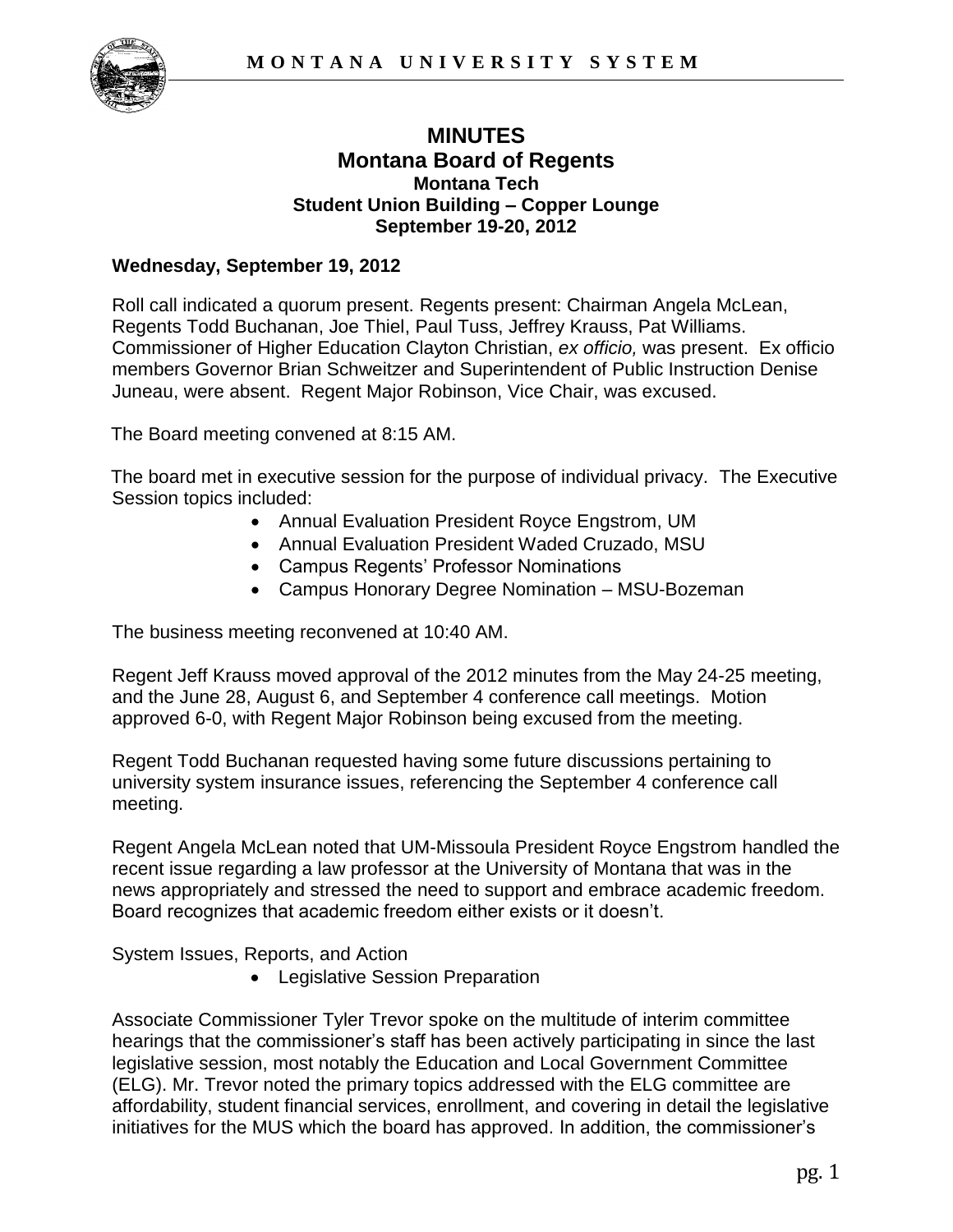

office also monitors numerous committee hearings and conducts communication with legislators. The system initiatives have been worked on for an extensive period of time, with full discussions with the board at the majority of meetings the past year, and which the board approved in the May 2012 meeting. Mr. Trevor noted that details of the initiatives continue to be fine tuned.

• Smart Buildings Initiative – Action Plan Report

The presentation and action was deferred to the November 2012 board meeting.

Regent Buchanan requested moving the staff and compensation consent Items a-i to the following day for discussion.

# **CONSENT AGENDA**

### Staff and Compensation Items

- a. UM-Missoula *ITEM 156-1000-R0912*
- b. MT Tech *ITEM 156-1500-R0912*
- c. UM-Western *ITEM 156-1600-R0912*
- d. Helena College UM ITEM 156-1900-R0912
- e. MSU-Bozeman *ITEM 156-2000-R0912*
- f. MSU-Bozeman Extension Service *ITEM 156-2400-R0912*
- g. MSU-Northern ITEM 156-2800-R0912
- h. MSU-Billings *ITEM 156-2700-0912*
- i. OCHE *ITEM 156-100-R0912*
- j. Professor Emeritus of Agronomy: Bergman; MSU-Bozeman *ITEM 156- 2001-R0912*
- k. Professor Emeritus of Mathematical Education: Burke; MSU-Bozeman *ITEM 156-2002-R0912*
- l. Professor Emeritus of Forage Science: Cash; MSU-Bozeman *ITEM 156-2003-R0912*
- m. Professor Emeritus of Animal Science: Gagnon; MSU-Bozeman *ITEM 156-2004-R0912*
- n. Professor Emeritus of Marketing: Reilly; MSU-Bozeman *ITEM 156- 2005-R0912*
- o. Professor Emeritus of Humanities: Sexson; MSU-Bozeman *ITEM 156- 2006-R0912*
- p. Professor Emeritus of Mathematics: Swanson; MSU-Bozeman *ITEM 156-2007-R0912*
- q. Professor Emeritus of Mathematics: Walker; MSU-Bozeman *ITEM 156- 2008-R0912*
- r. Policy Revision 713.2, Return to Work; OCHE *ITEM 156-101-R0912*

### Administration, Budget, and Audit Oversight Items

a. Renovation Authority Request to Replace Stairs; *MT Tech ITEM 156- 1501-R0912*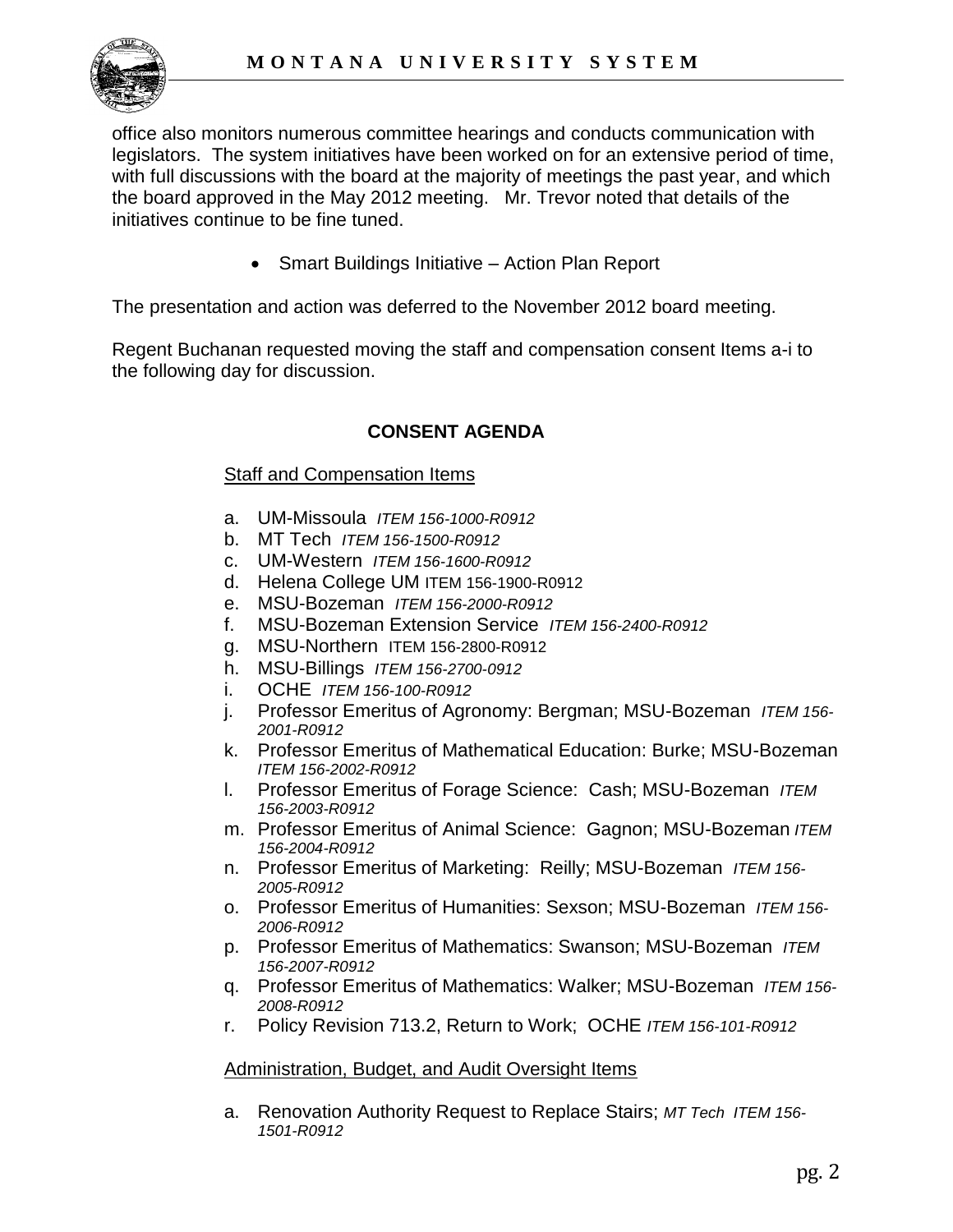

- b. Authorization to Expend Student Equipment Fees; MSU-Bozeman *ITEM 156-2009-R0912*
- c. Increase Authorization to Renovate Wilson Hall Writing Center; MSU-Bozeman *ITEM 156-2011-R0912*
- d. Authorization to Execute Lease for Human Resources Department; MSU-Bozeman *ITEM 156-2013-R0912*
- e. Authorization to Remove Real Property; MSU-Billings *ITEM 156-2701- R0912*
- f. Revision of BOR Policy 901.9 Campus Affiliated Foundations; OCHE *ITEM 156-103-R0912*
- g. Operating Agreement Between College of Great Falls and MSU Alumni Foundation; MSU-Bozeman *ITEM 156-2020-R0912*
- h. Amendment to UM-Western Lease of The Montana Center for Horsemanship; UM-Western *ITEM 156-1601-R0912*

# Academic, Research, and Student Affairs Items

- a. Level II Items (From June Submission)
- b. American Indian Heritage Day Resolution
- c. MRPIP Candidates; OCHE *ITEM 156-102-R0912*
- d. Center for Faculty Excellence; MSU-Bozeman *ITEM 156-2019-R0912*

## Two-Year and Community Colleges Items

No Consent Items

# **Administrative, Budget and Audit Oversight Committee Meeting**

# **INFORMATION**

- a. Audit Reports
- 1. KUFM-FM Public Radio June 30, 2011 Unqualified
- 2. Flathead Valley Community College June 30, 2011 Unqualified

There was no discussion on the audit reports.

b. Geothermal Mine Water for Natural Resources Building; MT Tech

Chancellor Donald Blackketter noted that MT Tech is ready to move forward with Phase II of the U.S. Department of Energy geothermal grant. Phase 2 involves the insertion of a heat exchanger into the mine waters, which will enable the heat from the warm waters to heat the Natural Resources Building.

> c. DRAFT Policy 970.1, Biennial Allocation of State Funding to Montana University System Campuses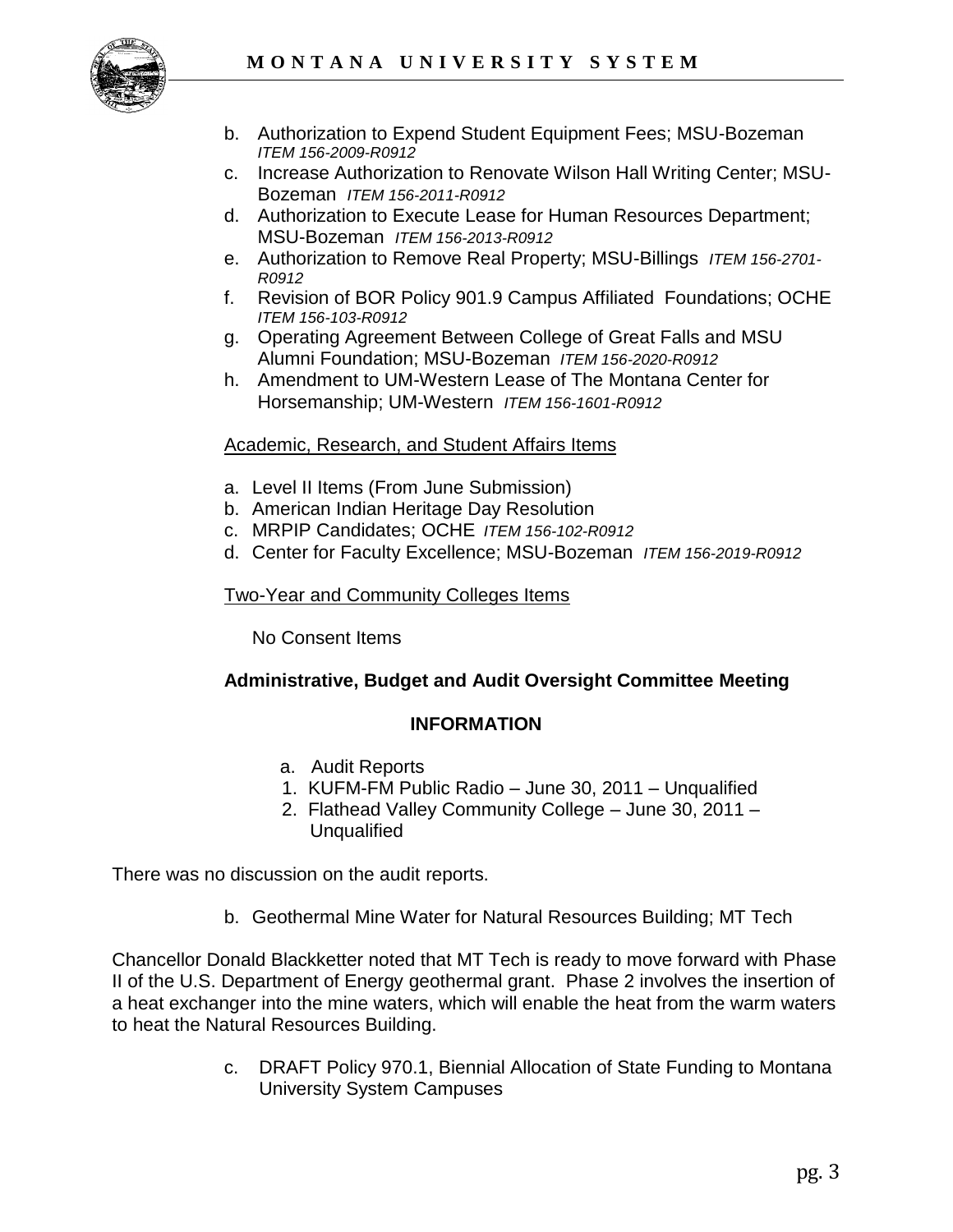

Deputy Commissioner Mick Robinson noted the DRAFT policy would allocate funds to the two flagship campuses. Those two campuses, in turn, would then delegate the appropriate funds to their respective campuses. Following feedback from the board, this will be brought forth to the November or January board meeting for approval.

# **DISCUSSION**

Review of MUS Budget Metrics & Questions

- Terms and Definitions
- **Budget Metrics Overview**
- Enrollment and Revenue
- Instructional Expenditures
- Operating Budget Ratios
- Cost per Completion

Deputy Commissioner Robinson noted this information sets the framework for the campus budget presentations to the board. He explained the board will be taking action on the budgets for the educational units, research agencies, community colleges, tribal assistance program, one-time-only research funding, and funding for different programs within the commissioner's office. The budgets as presented include all the tuition and state funding that the university system receives; the community college information includes the local mill levies. The six-mill levy information is included for the university system.

Regent Jeff Krauss asked about the community colleges column and requested information from the commissioner's office about the Auxiliary Fund dollar amounts in lieu of declining enrollment. Deputy Commissioner Robinson will get the information to Regent Krauss.

Deputy Commissioner Robinson noted current unrestricted expenses, salary and benefits costs, FTE expenditures, recognition of the role of tuition and fees, and the relationship of enrollment to the campuses' allocations. He urged caution on the level of non-resident subsidies provided to resident students, as the non-resident students are a positive contributor for those campuses in providing additional resources. He noted that campus CEO's will provide additional information in their campus budget presentations.

Associate Commissioner Tyler Trevor noted dashboard indicators pertaining to the operating budget ratios and showed comparisons and contrasting of campus trends and why those changes are occurring. He acknowledged that some campuses classify employees differently and that the board needs to look at the overall trends over a period of years for each campus.

Commissioner Christian recommended looking at the trends for each school, which indicates what directions each institution is going.

Regent Krauss urged the board to look at the totality of each campus and the trends.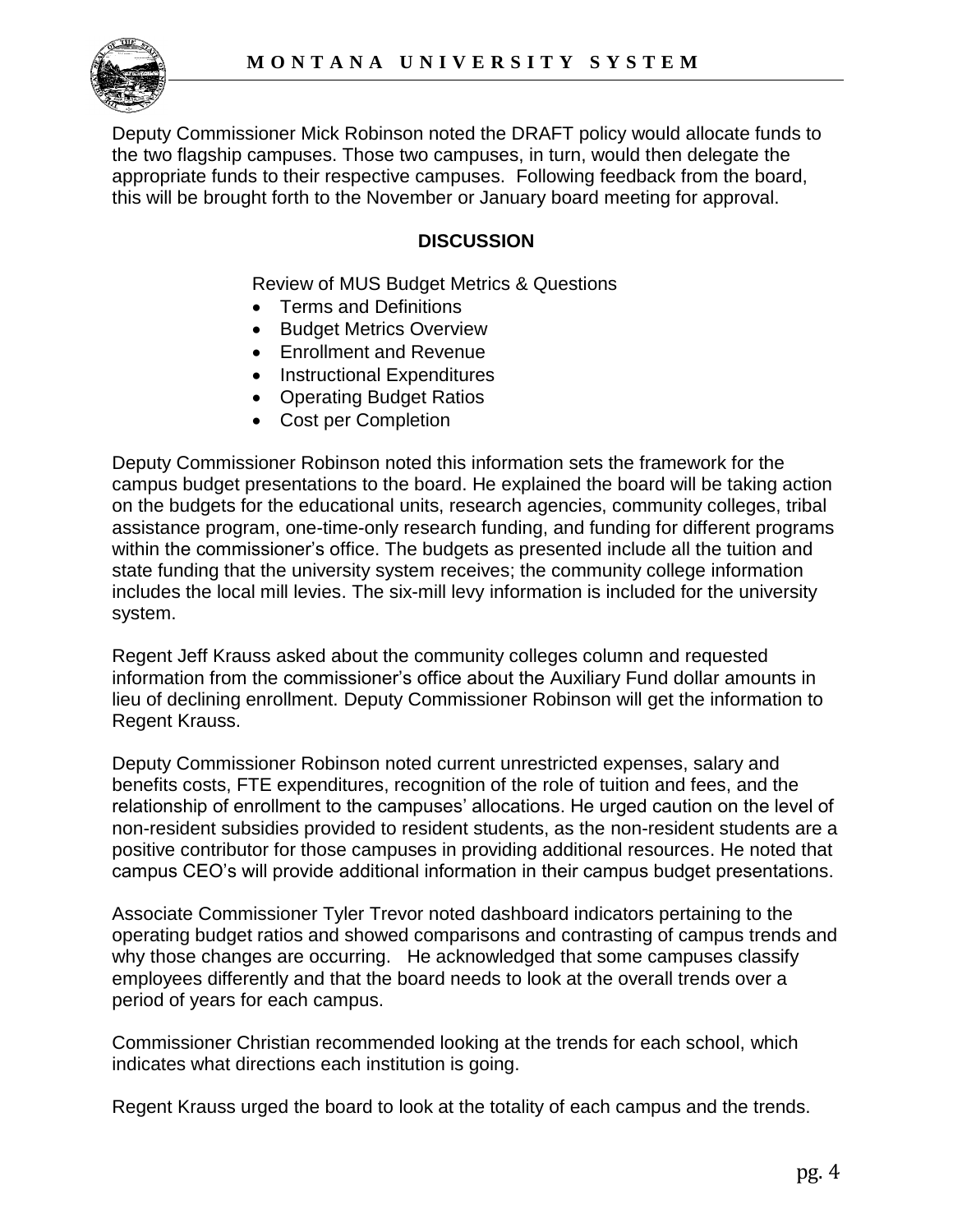

Associate Commissioner Trevor spoke on the cost per completion dashboard indicator in which the campuses were asked to describe trends related to their campuses and to address what the forces are behind the trends. He added that this is part of the national agenda with the goal of producing more completions and doing so more efficiently. Mr. Trevor noted that this indicator includes certificates, two-year, baccalaureate, and professional degrees which are packaged together because of how campuses operate. He noted that expenditures have increased over the past four years, but completions have increased as well.

Regent Buchanan requested data depicting where completion rates are growing the fastest. He noted that these investments and funds should be funneled to campuses with the most success and completions. Associated Commissioner Trevor will get the information to Regent Buchanan.

- o MSU Campuses and Agencies
	- o MSU-Bozeman; including Gallatin College and Agencies (AES, ES, FSTS)

MSU President Waded Cruzado noted the MSU initiatives are aimed at benefiting students – time to completion, need-based financial aid, investment in faculty and staff via centrally funded development opportunities, and promoting efficiency and effectiveness in administrative processes. She pointed out that MSU encourages students to take at least one additional class above the 12 credit threshold.

o MSU-Billings; including City College

Chancellor Rolf Groseth noted the close relationship between the enrollment trend with the regional economy. City College at MSU Billings enrollment has nearly doubled in size, while the main campus has remained flat.

o MSU-Northern

Chancellor James Limbaugh noted enrollment projections, and said MSU-Northern is working on a recruitment and retention plan. He reported that the campus will be conducting program reviews of all campus programs. Chancellor Limbaugh said faculty and staff have created a "can do" environment filled with enthusiasm, utilizing student guides, upkeep support on campus, and phenomenal support from the community.

o Great Falls College MSU

Dean Susan Wolff noted strategic enrollment planning efforts targeting specific enrollments, implementation of a marketing campaign, encouraging transfer options upon completion of the two-year degree, and the adjustment of programs and services. She addressed the impact of unfunded mandates.

# Questions of MSU campuses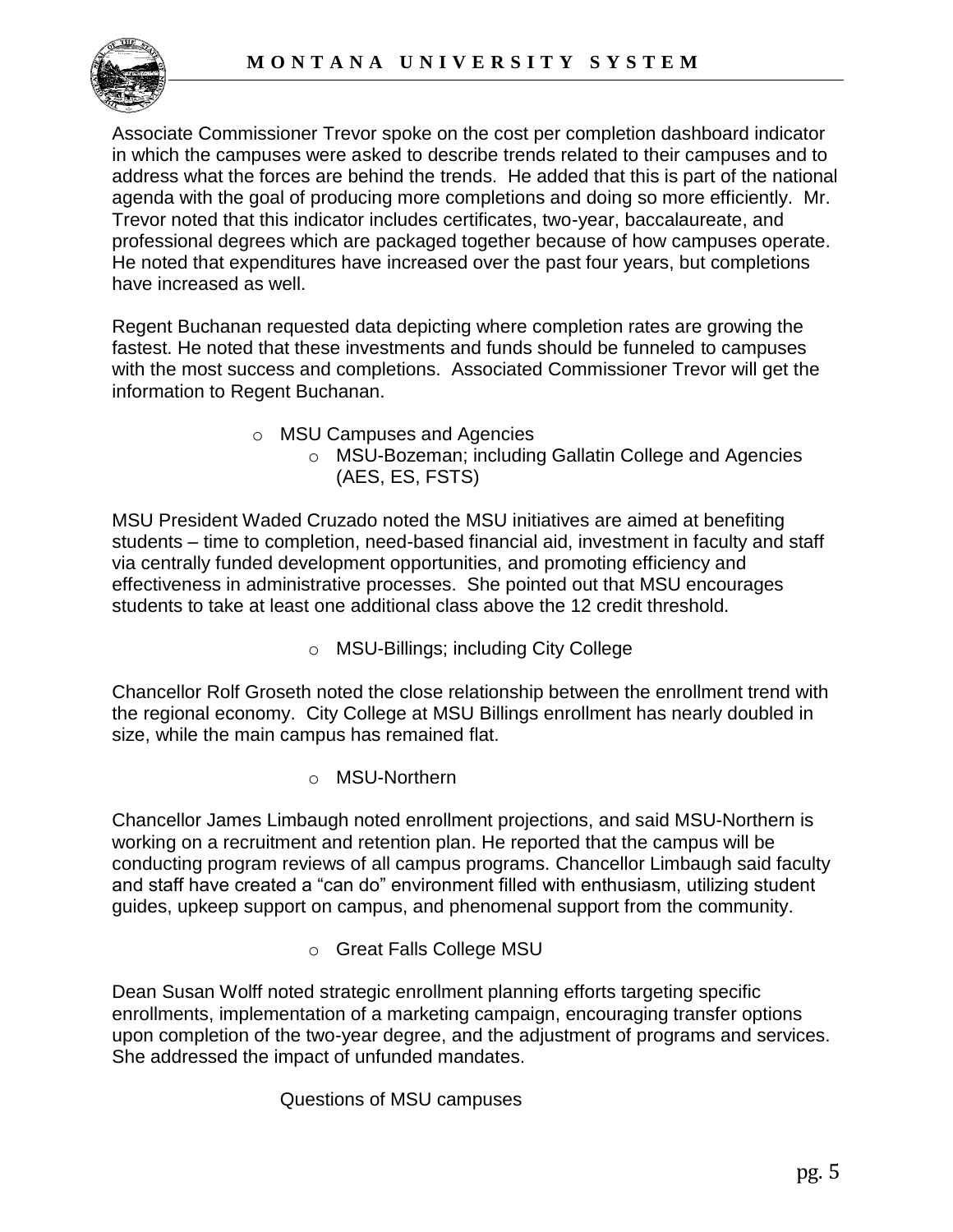

Regent Paul Tuss asked what role the Billings campus can play in response to the energy boom in eastern Montana. Chancellor Groseth responded that the Billings campus will need to make some adjustments, educate the local community, develop new programs that support students going directly into energy-related careers.

Regent Thiel asked Chancellor Limbaugh about the program review process. Chancellor Limbaugh explained the process his campus is currently using, how they are using an accelerated approach, looking closely at core programs, and then assessing if they are offering what current generation students and the local workforce need.

Dean Wolff noted they are trying to diversify the economy in their communities and train people for future needs.

Campus Budget Presentations

o UM Campuses and Agencies

o UM- Missoula; including Missoula College, Bitterroot College and FCES

President Royce Engstrom noted the intentional inclusion of the board's strategic plan by UM campuses when setting their own strategic plans. Campus efforts have focused on classroom instruction, student success, working with K-12 regarding college preparation, and students might not otherwise attend college, such as first-generation students and veterans. He stressed the critical role of non-resident students because they contribute a substantial subsidy to resident students.

Commissioner Christian noted that UM's numbers are slightly different than the other campuses because they include the Missoula College in with the information submitted.

> o Mt Tech of UM: including Highlands College & Montana Bureau of Mines and Geology

Chancellor Donald Blackketter noted that MT Tech utilizes salary supplements of nonstate dollars to remain competitive. He stressed the campus made significant progress toward College!Now, recruiting efforts and dual enrollment.

o UM Western

Chancellor Richard Storey noted the critical role of non-resident students to the campus. He pointed out that UM Western has increased enrollment again this year due to low tuition and fee structures. The campus has expended more focus on two-year enrollment and degrees. A large number of students reference Experience One as the primary reason to attend UM-Western.

o Helena College UM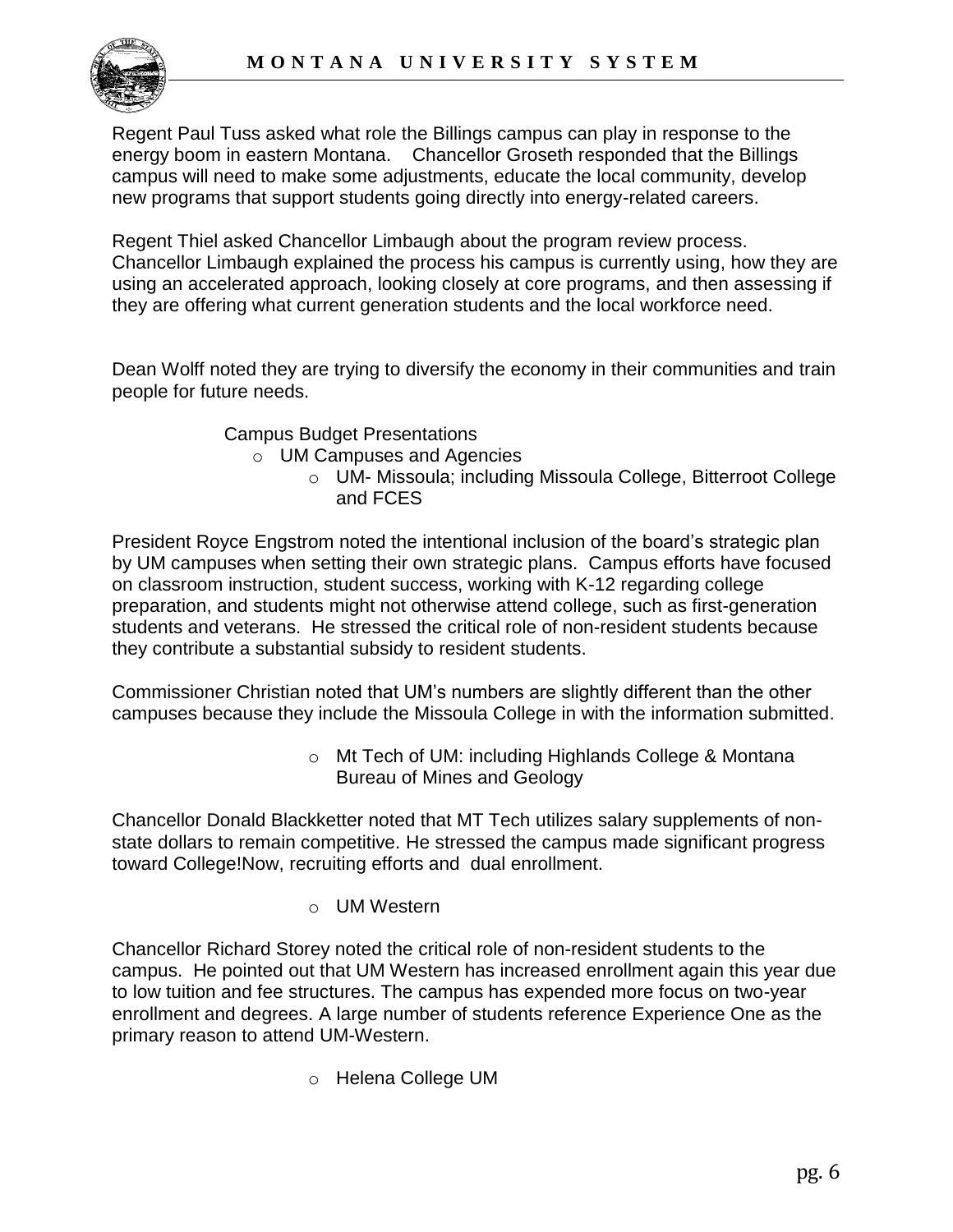Dean Daniel Bingham noted that the expenditures per FTE are due to increased enrollment without increased state funding support. Current enrollment trends indicate that more students are taking fewer credits.

Questions of the UM Campuses

Discussion followed on what campuses are doing related to performance-based budgeting. President Engstrom responded that they have not found a model they would like to use yet and deferred to the board for guidance.

Regent Buchanan encouraged campuses to incentivize students to take increased course loads when granting waivers or scholarships.

Commissioner Christian noted that the only way to impact the overall cost for students is to work on the time to degree completion.

Chair McLean reminded the board to be mindful of possible unintended consequences of decisions.

Campus Budget Presentations

- o Community Colleges
	- o Dawson CC

President Jim Cargill noted the effect of the energy boom to eastern Montana and challenges faced, such as decreased enrollment.

o Flathead Valley CC

President Jane Karas acknowledged a slight decrease in enrollment and pointed out that non-resident FTE comprises less than 4% of their total FTEs.

o Miles CC

President Stefani Hicswa noted challenges of continual decreased enrollment and that she is working with campus personnel on how to deal with the level of decline and the necessity to keep services in place.

# Questions of Community Colleges

Regent Tuss asked President Cargill why he spoke of expecting decreased enrollment due to the energy development, yet Cargill listed a projected increased enrollment in his reports.

Regent Buchanan expressed strong concern regarding the trend of continual decreased enrollment for both Dawson and Miles Community Colleges for several years in a row.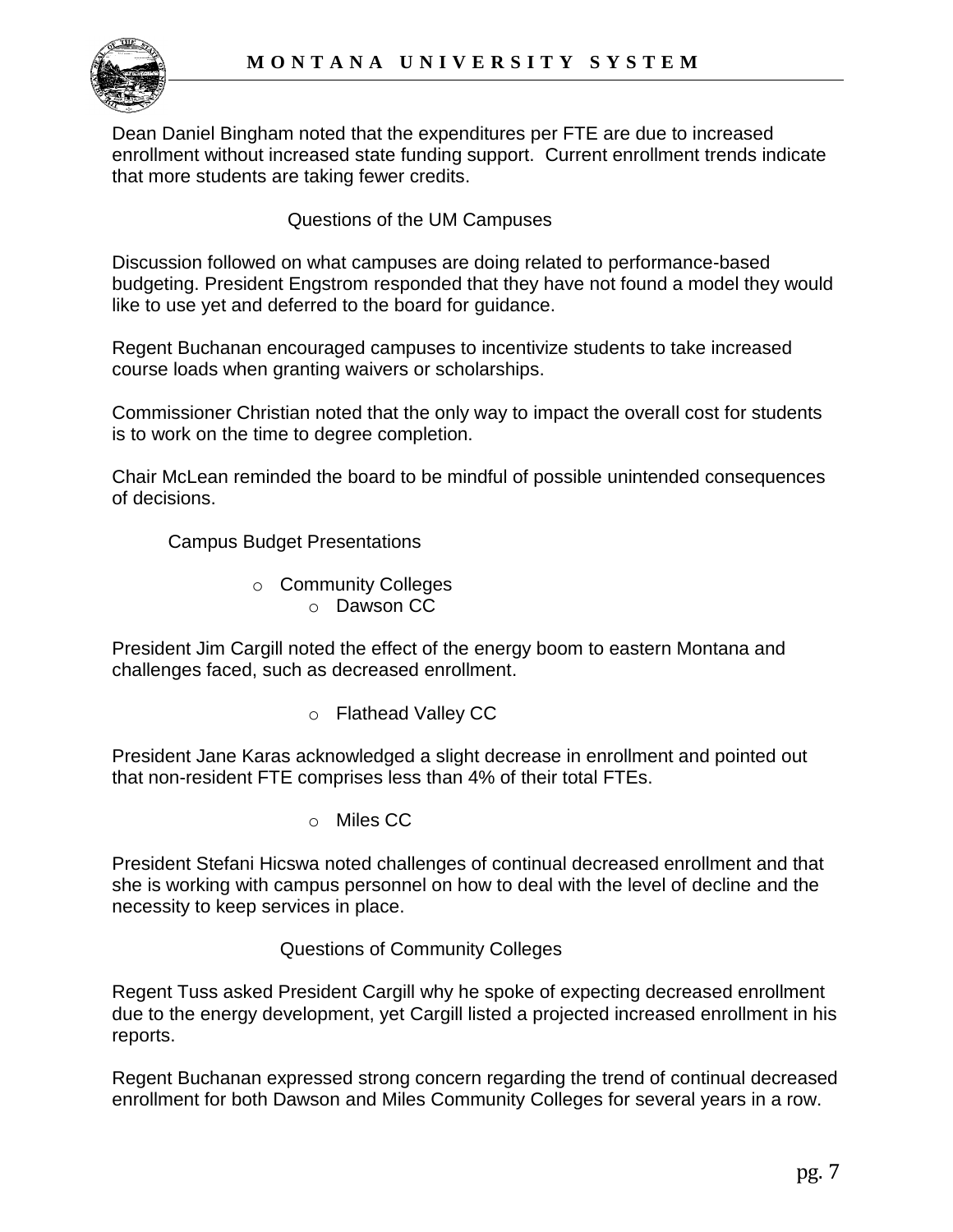

President Cargill responded that he would like to get the energy companies to fund the classes they need to train the workforce.

Regent Buchanan said the board promotes community colleges as being very flexible in meeting the workforce needs. He strongly stressed that if enrollment is decreasing, then the budget allocation needs to decrease accordingly.

Commissioner Christian encouraged MCC and DCC to find a way to reinvent what they do at their campuses and to be realistic. He stressed the need to have an aggressive plan to retract and reduce. He requested that Presidents Hicswa and Cargill take a serious, hard look at realistic enrollment projections. Commissioner Christian questioned the enrollment numbers submitted by DCC and said it is critical for the campuses to remain fiscally sound, rather than simply "hanging on." He recommended the presidents work with their trustee boards. Commissioner Christian questioned the enrollment numbers submitted by Dawson Community College and directed President Cargill to submit a revised budget with the correct numbers and to be acted upon at the November Board of Regents meeting.

Chair McLean stated a great sense of urgency and concern for DCC and the level to which the campus operation has declined. She suggested that DCC and MCC present a reinvention plan, including constructive opportunities, to the regents at the November 2012 meeting to clearly convey to the BOR and the state of Montana plans for reinvention.

Regent Krauss instructed DCC to send the realistic enrollment figures to the commissioner's office the week of September 24. Regent Krauss added that it was painful to hear of the dire situation at DCC.

# **ACTION**

a. FY 2013 MUS Operating Budgets; OCHE *ITEM 156-105-R0912* 

Deputy Commissioner Robinson explained that Item 156-105-R0912 is what the board will be acting on the following day. He explained the different programs in the commissioner's office including insurance, federal programs, Montana Guaranteed Student Loan program, Talent Search and GEAR UP.

- Definitions of Montana University Systems Funds/Accounts
- All Funds Summary
- State Funds Summary
- Bud 300 Current Unrestricted Revenues
- Bud 200 Current Unrestricted Expenses
- MUS Operating Budgets System Summary Information and Campus Specific Information
- b. Authorization to Execute an Energy Performance Contract for University Center: UM-Missoula *ITEM 156-1001-R0912*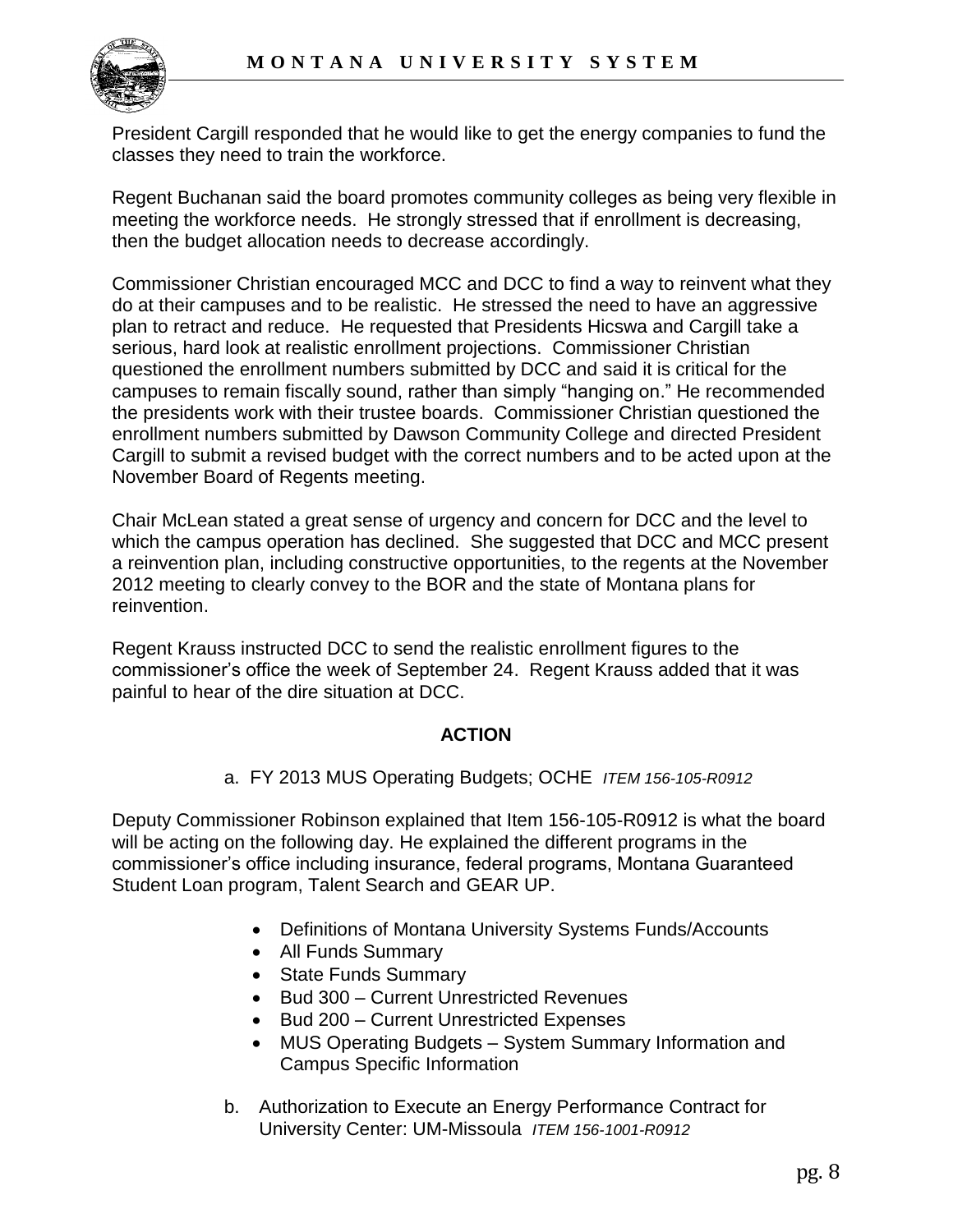

Rosi Keller, UM Associate Vice President for Administration and Finance, requested authority to conduct an Energy Performance Contract for the University Center.

> c. Authorization to Renovate Dining Hall Facilities; MSU-Bozeman *ITEM 156-2010-R0912*

Terry Leist, MSU Vice President of Administration and Finance requested authority to proceed with architectural designs for improvements to dining hall facilities. Mr. Leist noted that potential bonding would only be involved if the campus proceeded with the construction project.

> d. Authorization to Renovate Atkinson Quadrangle; MSU-Bozeman *ITEM 156-2012-R0912*

MSU Vice President Terry Leist requested spending authority to proceed with renovation projects at the Quadrangle Residence Hall. The \$1.2M will be financed by Renewal and Replacement (R&R) funds from auxiliary operations.

> e. BOR Policy 940.13 Revision – Tuition Waivers; OCHE *ITEM 156-104- R0912*

Deputy Commissioner Robinson noted this discussion has occurred for several years regarding the strategic use of tuition waivers. He drew attention to the designated (mandatory) waivers. He said language in the policy reflects the strategic use of resident and non-resident student waivers, but it is necessary to have some parameters set for the level on non-resident waivers.

Commissioner Christian explained that this allows the campuses to maximize nonresident students and gives campuses more flexibility to manage their campuses according to guidelines. He noted that these are the guiding principles and the dollar amount can fluctuate depending on enrollment and tuition costs. Deputy Commissioner Robinson and Budget Director Frieda Houser in the commissioner's office will work with the campuses regarding how to address the various scenarios.

Regent Thiel recognized and agreed with the intent, but questioned how to ensure compliance. Commissioner Christian shared that concern, but stressed the need to let the campuses and the commissioner's office work through various potential scenarios. He assured the board that his office will work closely with the campuses to assure compliance with the policy.

Regent Krauss clarified that the intent is to not place an exact dollar amount on it based on the 2013 budget, but to also be mindful of the extent that non-resident tuition covers the cost of education.

Commissioner Christian noted this came as a result of a Legislative Audit in which this discrepancy was pointed out. He assured the board that athletic waivers are included with the academic waivers in the 2%.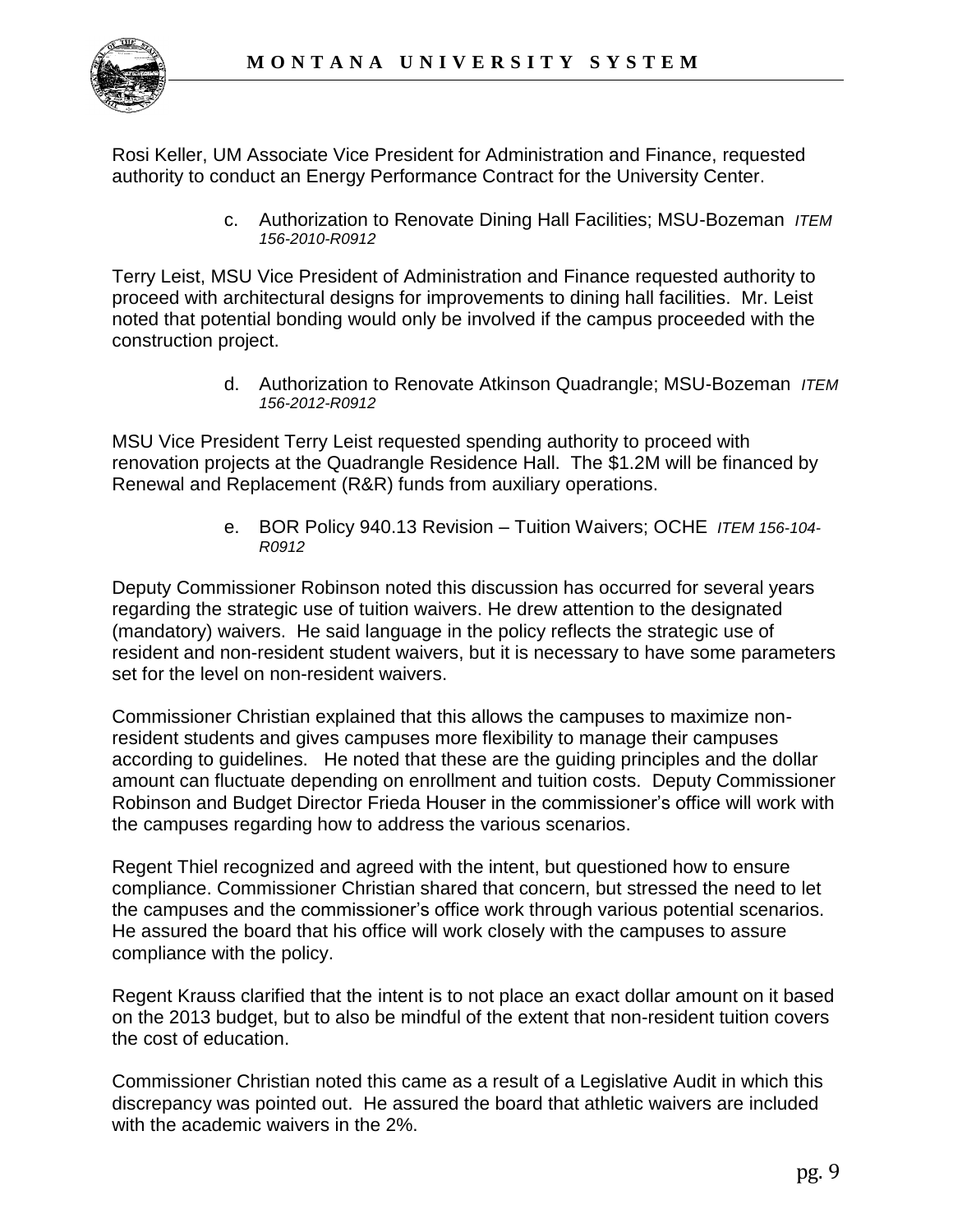

Presidents Engstrom and Cruzado spoke in support of the item, noting that this is about increasing the number of non-resident students at the universities.

Regent Buchanan suggested that when giving a tuition waiver or discount, the campuses require the students to take more than 12 credit hours in order to qualify.

## **Public Comment**

Marco Ferro, MEA-MFT, spoke in support of compensation for contract faculty. He urged the board to dedicate and prioritize funding toward contract faculty.

Dr. Mark Mattix, MT Veterinary Association, spoke in support of the Cooperative Program in Veterinary Medical Education item to be heard the following day. (ITEM 156- 2004-R0912) He supported continuation of the WICHE program and expressed concern of attaching any pay-back mechanism.

Dr. Ed Grady, Butte vet, spoke in support of the veterinary medicine item to be acted on the following day.

Dr. Terrill Todd, President of MT Veterinary Association, spoke in support of the veterinary medicine item to be acted on the following day and cautioned the board against including a pay-back requirement.

On behalf of ASUM (Associated Students of the University of Montana), students Zach Brown and Bryn Hagfors presented President Engstrom with the Barbara Hollman Administrator of the Year Award, which received a unanimous vote by the student representatives. The students spoke of President Engstrom's leadership and his accommodation to working with students.

The meeting recessed at 5:45 PM.

### **Thursday, September 20, 2012**

### **Academic, Research, and Student Affairs Committee Meeting and ACTION**

#### **ACTION**

a. Cooperative Program in Veterinary Medical Education; MSU-Bozeman *156-2004-C0812*

MSU Provost Martha Potvin explained that this request is for a potential cooperative program between MSU-Bozeman and the Washington State University Veterinary School that would be contingent upon funding. With this arrangement, students could complete the first year of the veterinary medicine program on the MSU-Bozeman campus.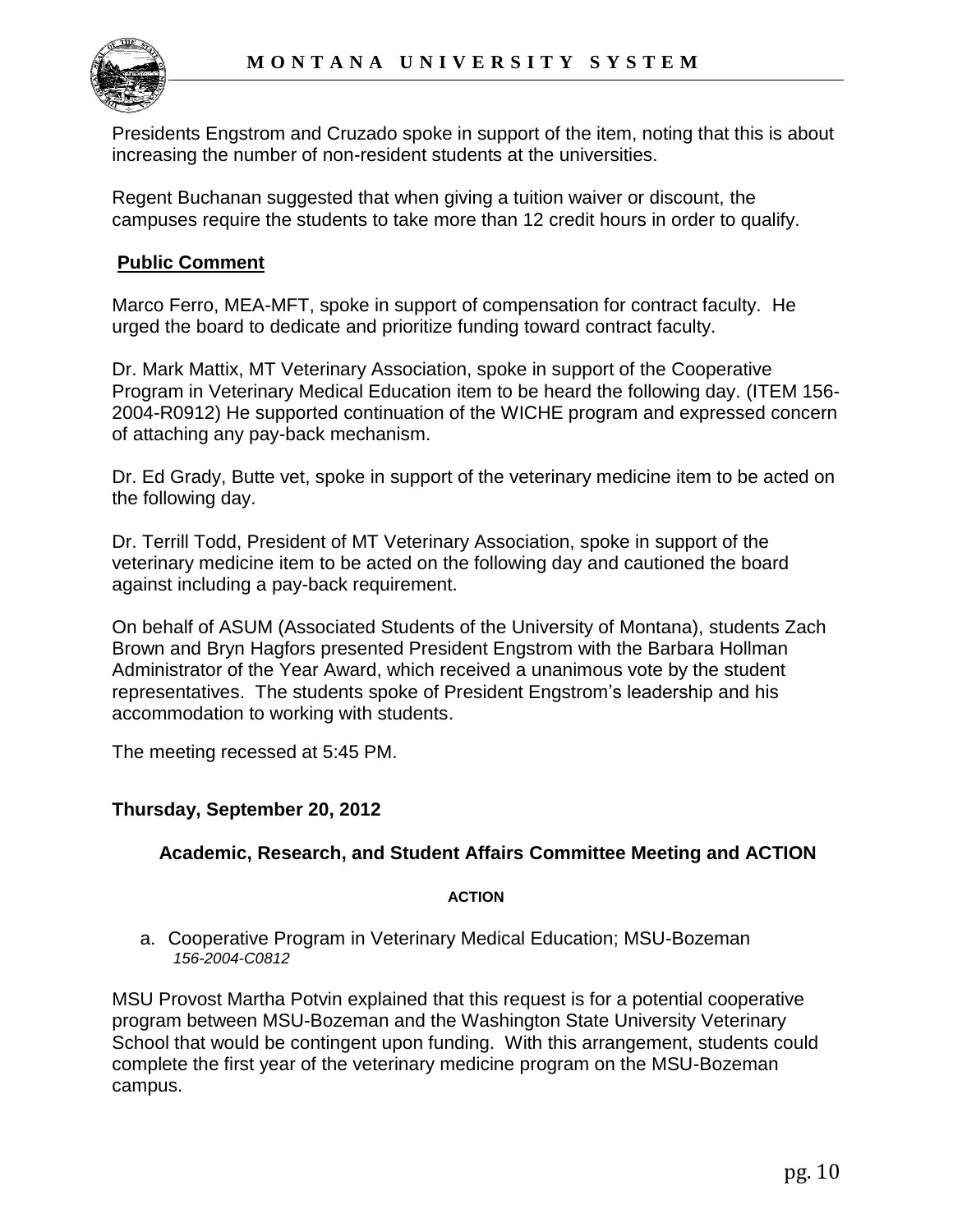

Board discussion and questions addressed how to ensure more students return to Montana to practice veterinary medicine following completion of the program; whether or not to include some form of pay-back mechanism; how to manage funding for this program which is extensive and uncertain; support for the program; and consensus about unintended consequences.

Regent Buchanan requested the formation of a taskforce to explore options and to be chaired by Regent Thiel.

Commissioner Christian told the board that states that have tried the pay-back mechanism have struggled with implementation of the pay-back method and have had limited success with a pay-back mechanism. He cautioned the board against creating any unintended consequences.

Regent Krauss noted support for the program, but cautioned the board to be mindful of the market, which may mean the students don't return to a rural area right away, but perhaps at a later time.

Regent Williams was supportive of this effort, but stressed the difficulty of funding this high cost program and the uncertainty of legislative funding allocations to support the program.

Chair McLean spoke in support of this proposal but expressed concern about creating a mechanism that might be prohibitive in nature and with unintended consequences. She requested including one of the veterinarians that spoke during public comment on the taskforce.

### Public Comment:

Margo Colaloncia, Director of WICHE Student Exchange Programs, noted a strong relationship between WICHE and MT. She assured the board that there is ample capacity within the existing WICHE student exchange program to accommodate the additional number of students referenced in the veterinary medicine proposal; the limiting factor has been the scarcity of state funds to support additional students rather than the scarcity of seats or capacity within the WICHE program. She also stated there is currently only one, rather than numerous, existing cooperative veterinary programs (outside of WICHE) within the western states and referenced a recently established program between Utah and Washington State University. She explained that WICHE students get preferential acceptance into the WICHE veterinary program. She noted that the existence of a separate state program cannot guarantee students will return to their state or go to rural areas; high student debt load and low rural salaries drive Doctors of Veterinary Medicine (DVMs) to more lucrative, urban practices. Serving in a rural area is often prohibitive when having to pay off high student debt. Ms. Colaloncia also addressed the issue of a lack of state input into the selection process; this past year all WICHE states were offered the opportunity to participate in the veterinary admission/selection process. Montana was the only state that chose to not have a representative - the veterinary medicine advisor on the MSU campus chose not to participate. She added that ultimately the final choice of admission must be up to the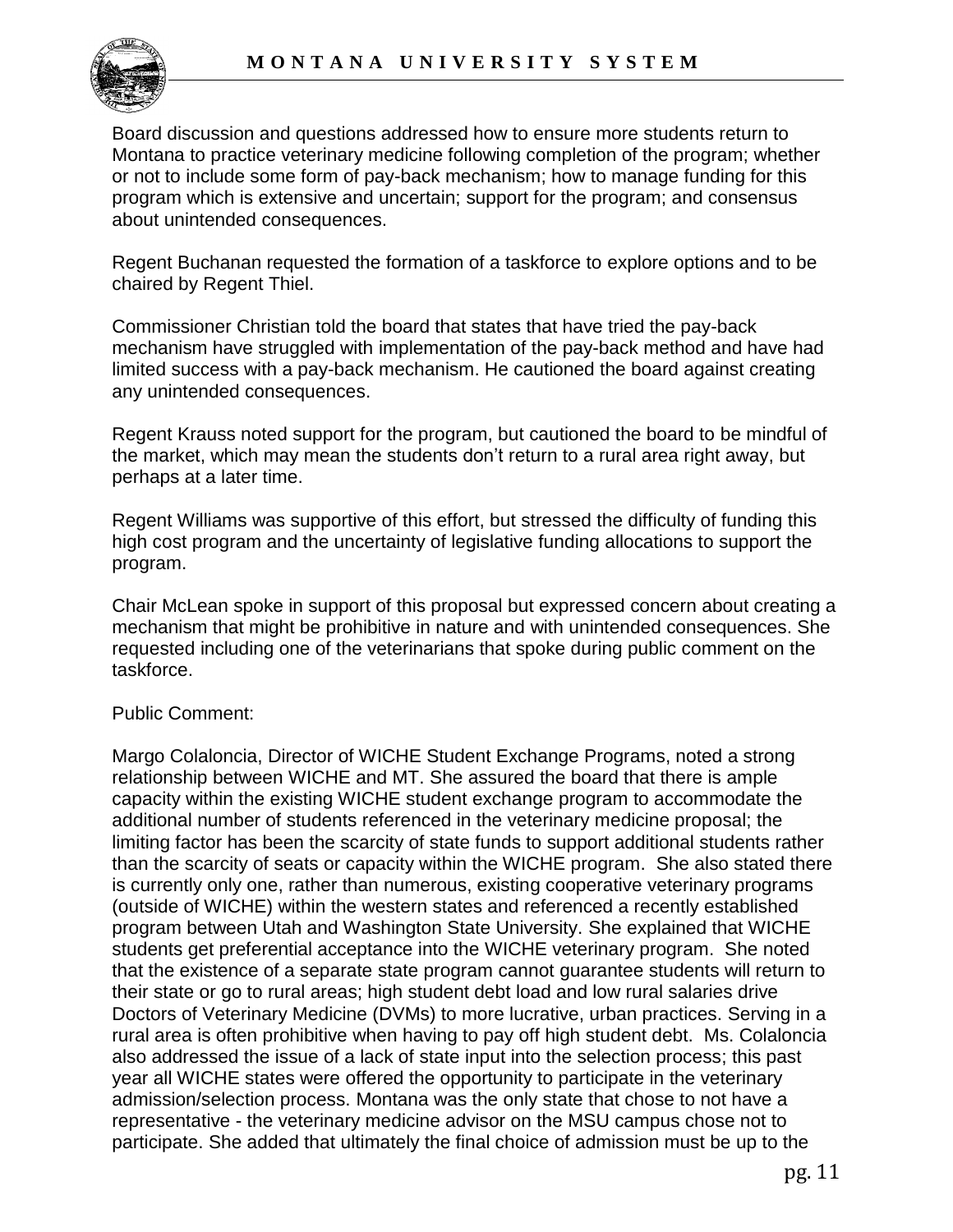

admitting program rather than the sending state since the institution's accreditation is at stake. Finally, she commented on a recent National Academy of Sciences study that found there is not a shortage of DVMs nationwide, but rather a geographical distribution problem; suggesting a MRPIP type of program may be a more effective way to directly address the issues of rural practice shortages and high student debt load.

President Waded Cruzado urged support of this program to meet the needs of rural Montana.

Dean Jeff Jacobson, MSU College of Agriculture, noted MSU has the capacity and expertise in place to offer this program if it is funded.

Regent Buchanan moved approval of ITEM 156-2004-C0812. Motion passed 6-0.

Regent Buchanan suggested adding another legislative initiative pertaining to reducing the time to degree. He noted his preference to create a track for options for students to expedite the time it takes them to complete their degree along with offering financial incentives to do so.

Regent Krauss supported Regent Buchanan's suggestion and recommended utilizing unused capacity during the summer months on the campuses.

Commissioner Christian agreed with the importance of the time to degree and noted this has been discussed numerous times by the board. He reminded the board that the timeline for submitting funding requests for inclusion in the executive budget has passed. Commissioner Christian stressed that the board and university system can still work on the time to degree initiative without it necessarily having to be included in the executive budget.

Board members spoke in support of the time to degree concept but expressed concern of trying to add this to the executive budget this late in the process.

President Engstrom added that there would be additional costs in vamping up a complete summer program, but those costs could be included in a legislative proposal if this goes forward.

Chair McLean suggested that Regent Buchanan convene a group to explore this and to possibly include this for discussion at the October planning session.

Commissioner Christian will devote staff time to this and suggested selecting a few programs already in place.

#### **INFORMATION**

- a. Level I Memorandum
- b. Affordability Taskforce/ Student Financial Services Update- Tyler Trevor, Ron **Muffick**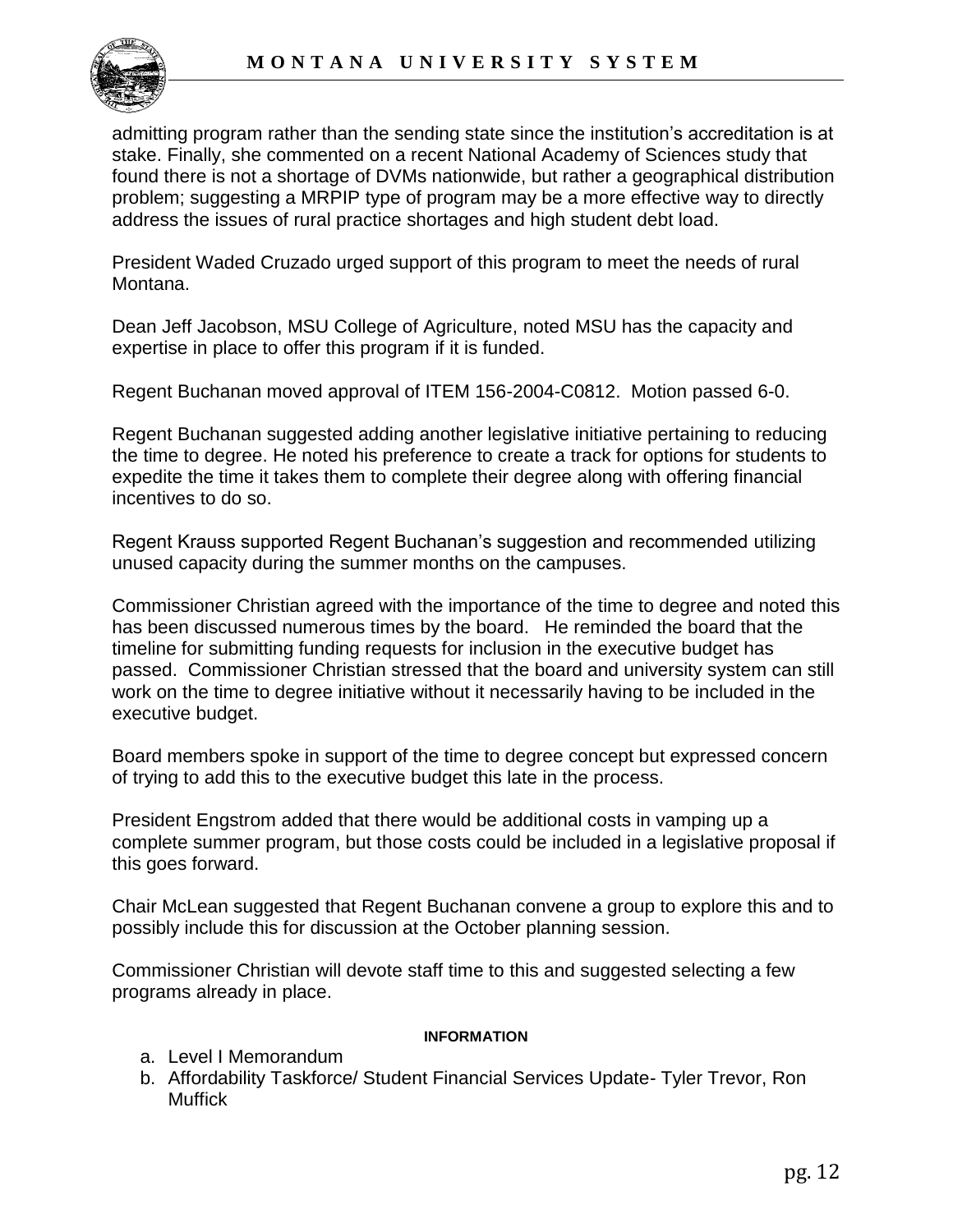

Associate Commissioner Tyler Trevor updated the board on the legislative initiative the board discussed at several prior board meetings and had approved focused on student aid and services. He noted that goals include increasing tuition assistance, developing a coordinated and collaborative approach to financial literacy and increasing centralized default prevention efforts for students. Mr. Trevor told the board this is the first systemwide effort on distributing funds to campuses. He noted changes have occurred at the Commissioner's office that reflect the importance of this initiative. These include moving the Student Financial Services employees directly into the commissioner's office, implementing a collaborative approach to veteran's services, and system-wide efforts.

c. MUS Veterans Initiative: Summary- Ron Muffick

Ron Muffick, Director of Student Financial Services, OCHE, reported on efforts expended on the Veterans Initiative thus far. A workgroup has been formed to ensure the MUS is a veteran friendly system. The workgroup is addressing issues veterans are dealing with, working with veteran's experts, and developing coordinated approaches to academic counseling, academic support and financial literacy services. Director Muffick noted that the workgroup is exploring best practices from the American Council on Education to determine what services are available and where possible gaps may lie.

Regent Krauss serves on the workgroup and spoke in support of the efforts.

d. Sexual Assault Prevention- Update on Campus Education Efforts

Ron Muffick presented a summary on sexual assault prevention efforts on the campuses throughout the system, which include a mandatory tutorial for students on some campuses, planning for faculty and staff training, and planning for improvements on the campuses. Mr. Muffick played a video for the board members entitled PETSA (Personal Empowerment Through Self Awareness).

Panel members from the University of Montana, Vice President of Student Affairs Teresa Branch, Dr. Christine Fiorte, and Dr. Donielle Wozniak, and Montana State University member Dean Matthew Kyras were available for questions and addressed the goal to create a campus culture where sexual assault is not tolerated. Panel members stressed that the flagship campuses are working closely with their affiliated campuses on efforts to educate and inform students and faculty and implement prevention efforts, including addressing the role of alcohol in sexual assaults.

Regent McLean requested that the commissioner's staff work with the campuses to address the alcohol issue.

- e. Online State Authorization Update
- f. BOR Policy 303.7 Report Online Learning Policy 303.7- Policy Policy 303.7- Summary Transmittal Policy 303.7- Annual Report
- g. Accreditation Reports Update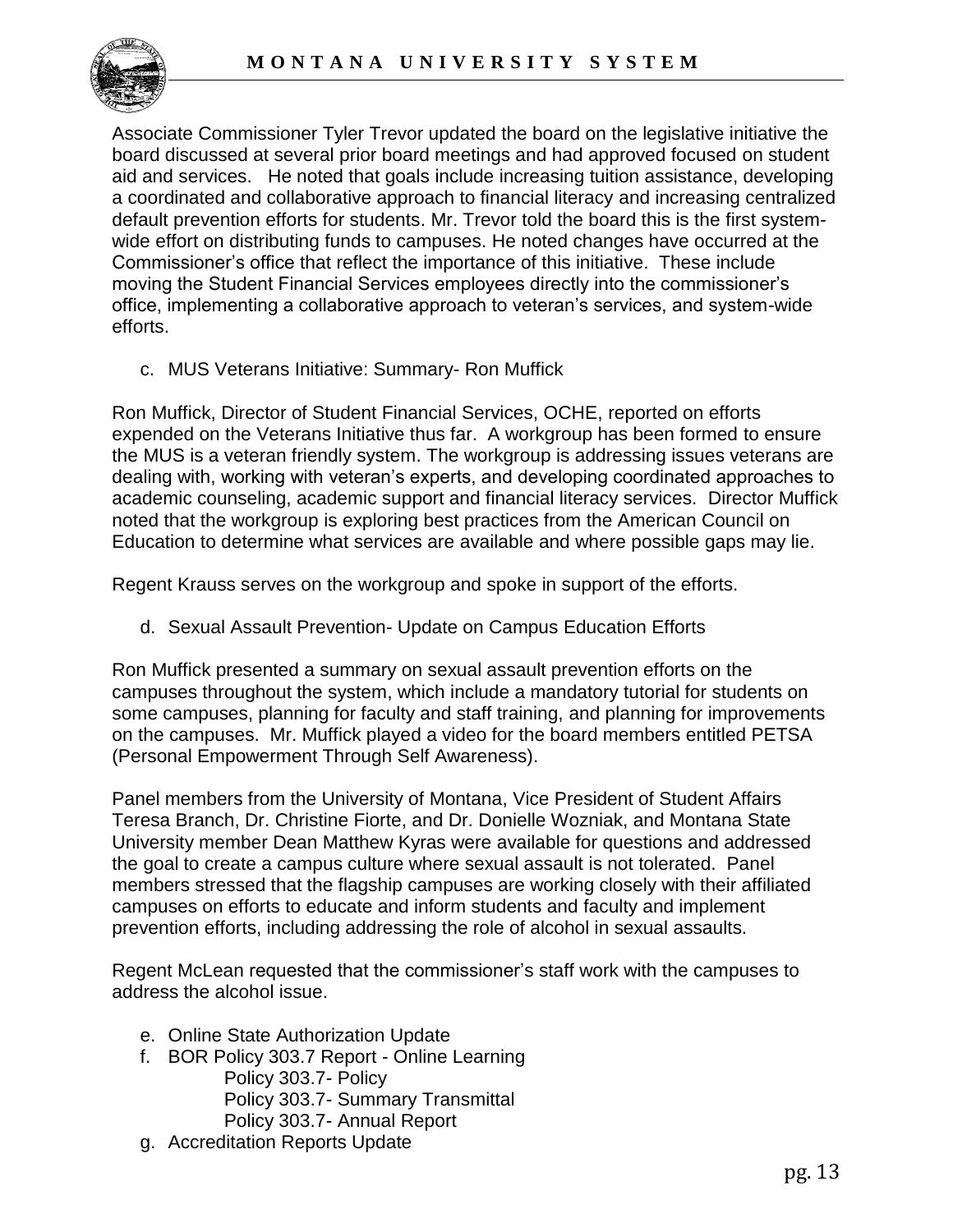

## h. Update on Collaborative Ph.D. in Materials Science – Dr. Neil Moisey

Regent Buchanan gave an update on the MT Tech proposal and the attached AAAS report. He stressed that MT Tech is required to submit financial information, a needs assessment report, and a business plan to the board prior to further consideration. This information was previously requested by the board, but none of the information has been given to the board to date. Regent Buchanan spoke on the high level of resources that would be needed for this proposal. Regent Buchanan said the discussion will move forward once the requested information is received and reviewed. He said if this passed in the future, then he would expect the local business community to provide financial support for the program.

Regent Thiel suggested structuring programs collaboratively to share resources across the system. He noted more information, such as where the campus would get funding to support this and a business plan, are needed before this can be considered.

Regent Krauss noted information still needed before considering this includes a business plan and ongoing budget solutions.

Regent McLean noted that the first written proposal pertaining to this PhD proposal that ever came to the board was in August 2012. She said the AAAS report strongly stressed the need for more resources, faculty, staff, technology, with clear expectations as to who would contribute to what.

Commissioner Christian reported that Governor Brian Schweitzer notified him that he included the MUS present law increases and pay plan funding in the executive budget. If the legislature accepts the executive budget, then the governor's preference would be for the university system to freeze tuition.

# **Two-Year Education and Community College Committee – AND ACTION**

### **INFORMATION**

a. High School to College Pathways MCIS Presentation

Deputy Commissioner John Cech, explained that the Pathways project is a partnership with OPI (The Office of Public Instruction), the Department of Labor, and the commissioner's office. Shaunda Hildebrand, Department of Labor, showed the Montana Career Information System website, which lists career paths for students, for students to know what courses to take throughout high school to prepare them for a particular career of choice. The website includes information on career fields, financial aid, and campuses that offer the career programs of choice.

TJ Eyer, OPI, and Wes Feist, OCHE, noted that this is available to all high schools in Montana. Once a student enters information on a preferred career, suggested courses are shown for that particular career.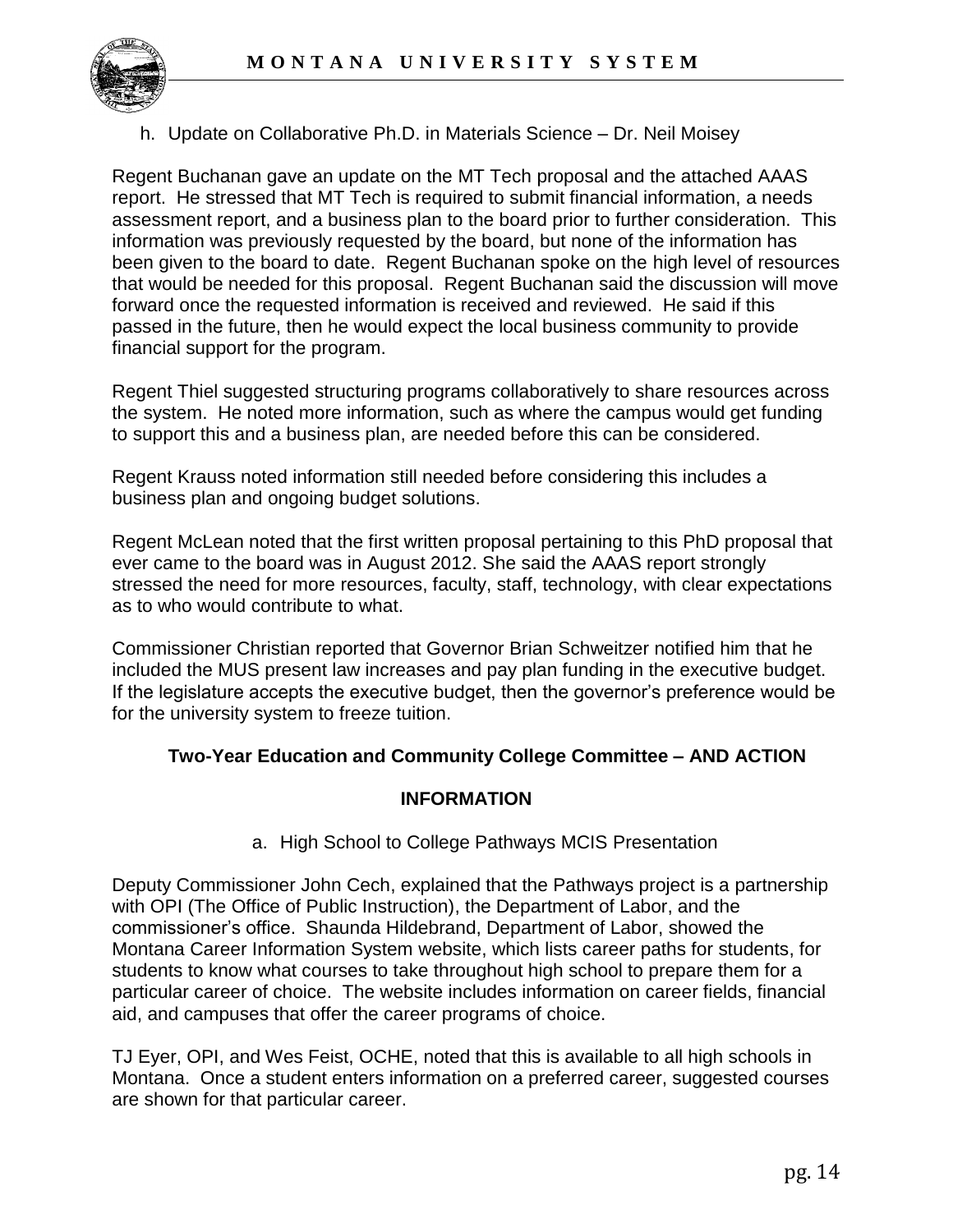

Dr. Cech noted that the website also gives a recommended sequence of college courses.

b. Helena College UM Renaming Presentation

Dean Daniel Bingham gave a presentation on things Helena College has done leading from the official name change approval up to the unveiling event. He chose to hold the renaming event soon after the board approved the new names to maintain the momentum that had generated. The renaming included incorporation of the new colored logo.

Annie Connole, Strategies 360, gave a brief update on the statewide rebranding process, which will occur parallel to the individual campus rebranding unveiling events. She highlighted the importance of the local communities in this campaign. Ms. Connole noted additional efforts include creating an interactive two-year website, a portal driving prospective students to information on programs, financial aid, and transfer opportunities.

c. Comprehensive Mission Expansion Update & Next Steps

Deferred to the November BOR meeting.

d. Report on Sustainable Energy Technician Multi-Campus Program

Panel members Dean Susan Wolff, Great Falls College, Marsha Riley, City College of Billings, Mike Lehman, Great Falls College, John Garic, Highlands College, and Larry Stryzic, MSU-Northern, gave a presentation on the collaborative Wind Montana Project, which was made possible by working collaboratively on a joint grant whose goal is to develop and integrate an early college program in industrial technology. The campuses will establish programs in sustainable energy at all the campuses involved. Collaborative efforts include academic partnerships and business sponsorships.

# **ACTION**

Two-Year and Community College Committee 2013 Work Plan; OCHE *ITEM 156-106-R0912*

Regent Thiel noted the Work Plan for the committee focusing on creating a comprehensive mission, rebranding, transfer, workforce development, and a framework of accountability. Other areas to focus efforts on include time to degree, student success, unique workforce challenges across the state, how to attract more adult learners, remediation, and the use of data for decision making.

Deputy Commissioner Cech noted the committee will also work on increasing graduation rates for students who have started at community colleges, granting credit for prior learning, and stackable credentials.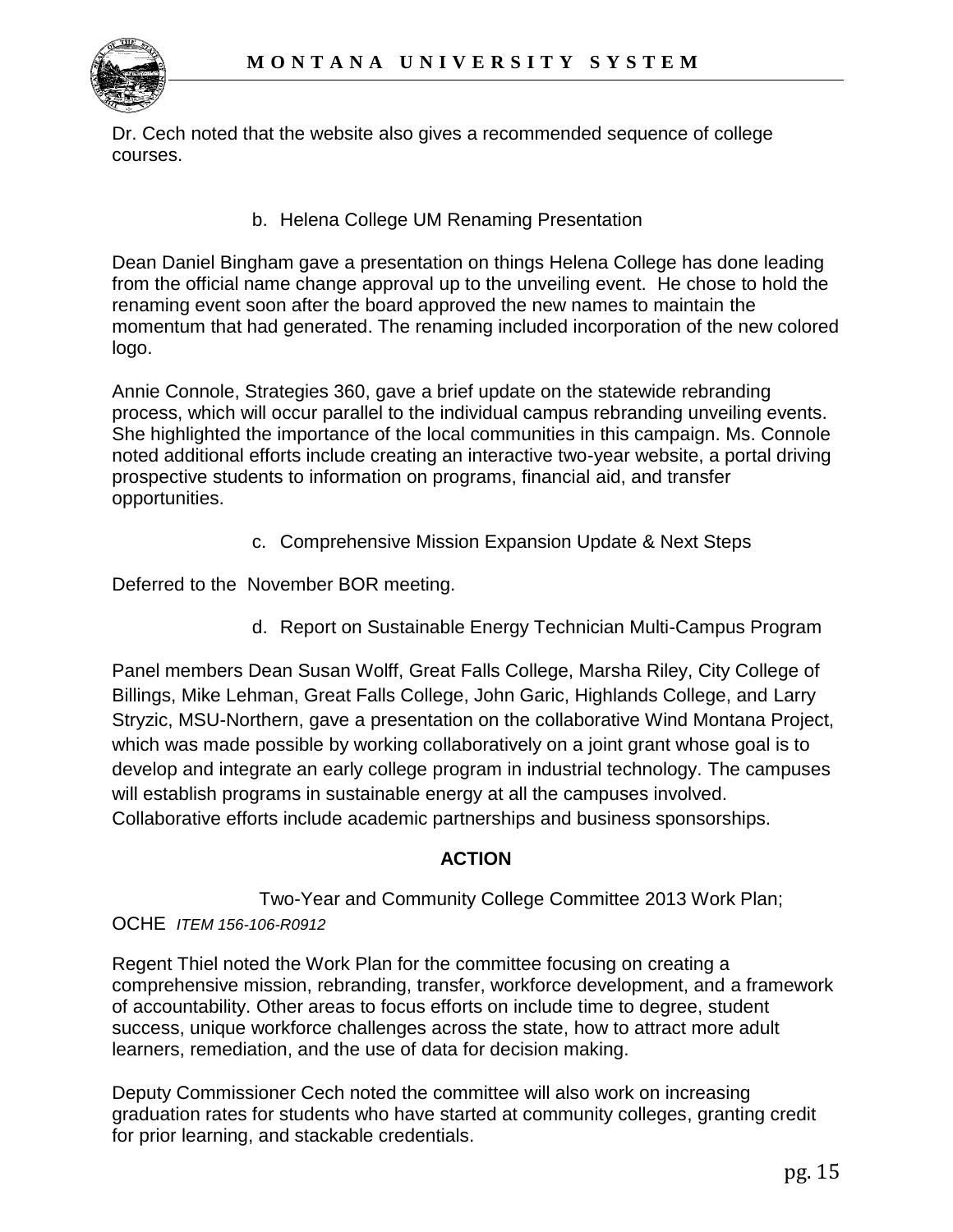

Commissioner Christian spoke in support of two-year developmental education and the need to make this work, to find ways to get students in the appropriate place.

Regent Thiel moved approval of ITEM 156-106-R0912. Motion passed 6-0.

Regent Buchanan spoke on concerning challenges in the community colleges in eastern Montana. Commissioner Christian will make a trip to eastern Montana to meet with both community colleges about strong concerns and the need for them to reinvent.

# **COMMITTEE REPORTS, DISCUSSION & ACTION**

## **a. SYSTEM CONSENT AGENDA**

### Staff and Compensation Items

- a. UM-Missoula *ITEM 156-1000-R0912*
- b. MT Tech *ITEM 156-1500-R0912*
- c. UM-Western *ITEM 156-1600-R0912*
- d. Helena College UM ITEM 156-1900-R0912
- e. MSU-Bozeman *ITEM 156-2000-R0912*
- f. MSU-Bozeman Extension Service *ITEM 156-2400-R0912*
- g. MSU-Northern ITEM 156-2800-R0912
- h. MSU-Billings *ITEM 156-2700-0912*
- i. OCHE *ITEM 156-100-R0912*
- j. Professor Emeritus of Agronomy: Bergman; MSU-Bozeman *ITEM 156- 2001-R0912*
- k. Professor Emeritus of Mathematical Education: Burke; MSU-Bozeman *ITEM 156-2002-R0912*
- l. Professor Emeritus of Forage Science: Cash; MSU-Bozeman *ITEM 156-2003-R0912*
- m. Professor Emeritus of Animal Science: Gagnon; MSU-Bozeman *ITEM 156-2004-R0912*
- n. Professor Emeritus of Marketing: Reilly; MSU-Bozeman *ITEM 156- 2005-R0912*
- o. Professor Emeritus of Humanities: Sexson; MSU-Bozeman *ITEM 156- 2006-R0912*
- p. Professor Emeritus of Mathematics: Swanson; MSU-Bozeman *ITEM 156-2007-R0912*
- q. Professor Emeritus of Mathematics: Walker; MSU-Bozeman *ITEM 156- 2008-R0912*
- r. Policy Revision 713.2, Return to Work; OCHE *ITEM 156-101-R0912*

#### Administration, Budget, and Audit Oversight Items

- a. Renovation Authority Request to Replace Stairs; *MT Tech ITEM 156- 1501-R0912*
- b. Authorization to Expend Student Equipment Fees; MSU-Bozeman *ITEM 156-2009-R0912*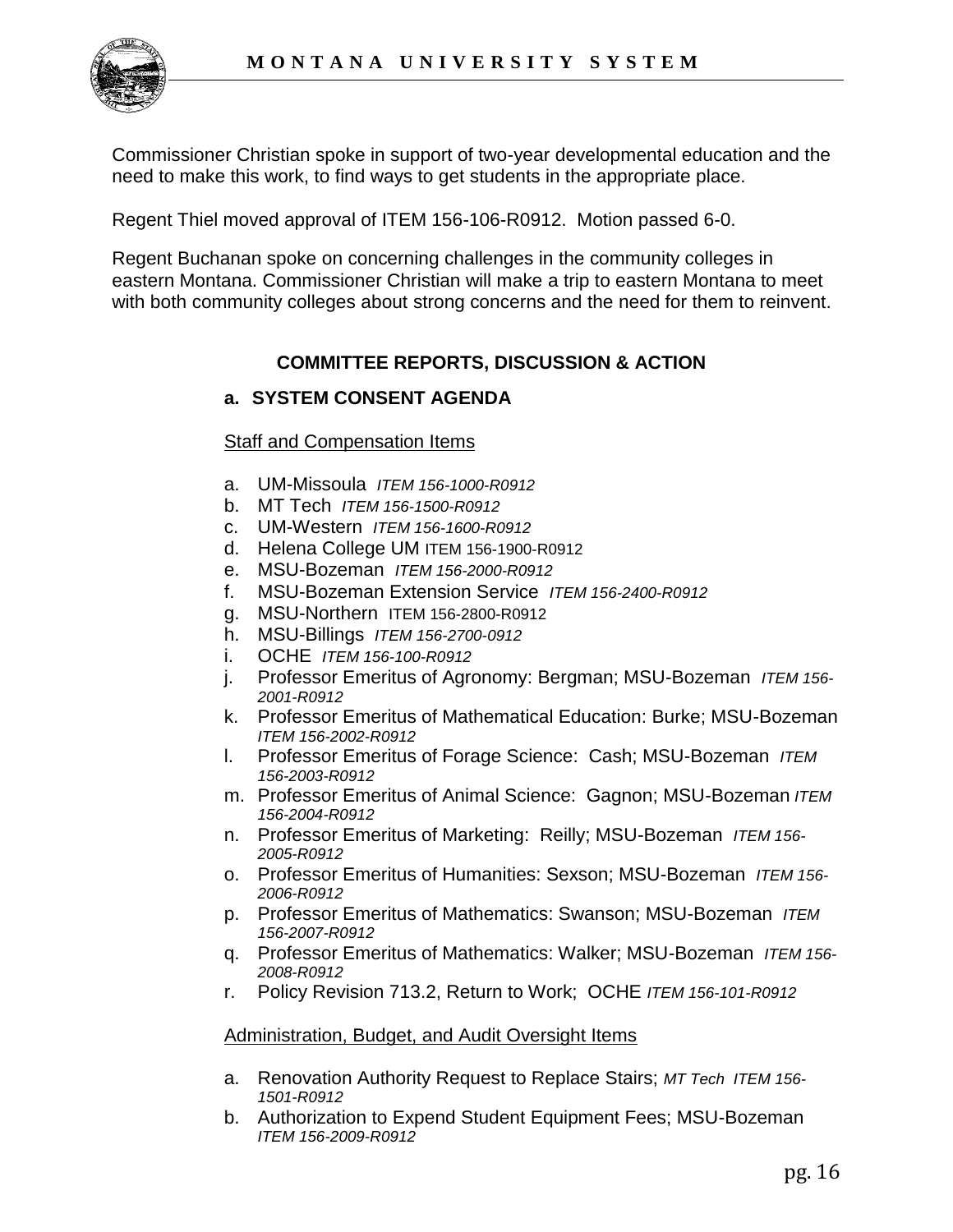

- c. Increase Authorization to Renovate Wilson Hall Writing Center; MSU-Bozeman *ITEM 156-2011-R0912*
- d. Authorization to Execute Lease for Human Resources Department; MSU-Bozeman *ITEM 156-2013-R0912*
- e. Authorization to Remove Real Property; MSU-Billings *ITEM 156-2701- R0912*
- f. Revision of BOR Policy 901.9 Campus Affiliated Foundations; OCHE *ITEM 156-103-R0912*
- g. Operating Agreement Between College of Great Falls and MSU Alumni Foundation; MSU-Bozeman *ITEM 156-2020-R0912*
- h. Amendment to UM-Western Lease of The Montana Center for Horsemanship; UM-Western *ITEM 156-1601-R0912*

## Academic, Research, and Student Affairs Items

- a. Level II Items (From June Submission)
- b. American Indian Heritage Day Resolution *|Attachment #1*
- c. MRPIP Candidates; OCHE *ITEM 156-102-R0912*
- d. Center for Faculty Excellence; MSU-Bozeman *ITEM 156-2019-R0912*

Regent Thiel moved to approve the consent agenda, with the exception of staff and compensation consent items a-i. Motion passed 6-0.

Chair McLean noted that Regent Major Robinson requested creating a group to develop trigger points for compensation purposes for the campuses and the commissioner's office.

Associate Commissioner Kevin McRae, explained consent items a-i. He said that in September 2011, the BOR authorized the salary adjustments for the biennium, which includes the items listed below. This includes fall rosters plus tenure award recommendations from the campuses.

### Staff and Compensation Consent Items

- a. UM-Missoula *ITEM 156-1000-R0912*
- b. MT Tech *ITEM 156-1500-R0912*
- c. UM-Western *ITEM 156-1600-R0912*
- d. Helena College UM ITEM 156-1900-R0912
- e. MSU-Bozeman *ITEM 156-2000-R0912*
- f. MSU-Bozeman Extension Service *ITEM 156-2400-R0912*
- g. MSU-Northern ITEM 156-2800-R0912
- h. MSU-Billings *ITEM 156-2700-0912*
- i. OCHE *ITEM 156-100-R0912*

Regent Tuss asked MSU President Cruzado about the 47.2% increase requested for Tricia Binford's coaching contract. President Cruzado explained that Ms. Binford is an outstanding coach who has received multiple offers from other institutions and that President Cruzado wanted to keep this caliber of coach at the MSU campus.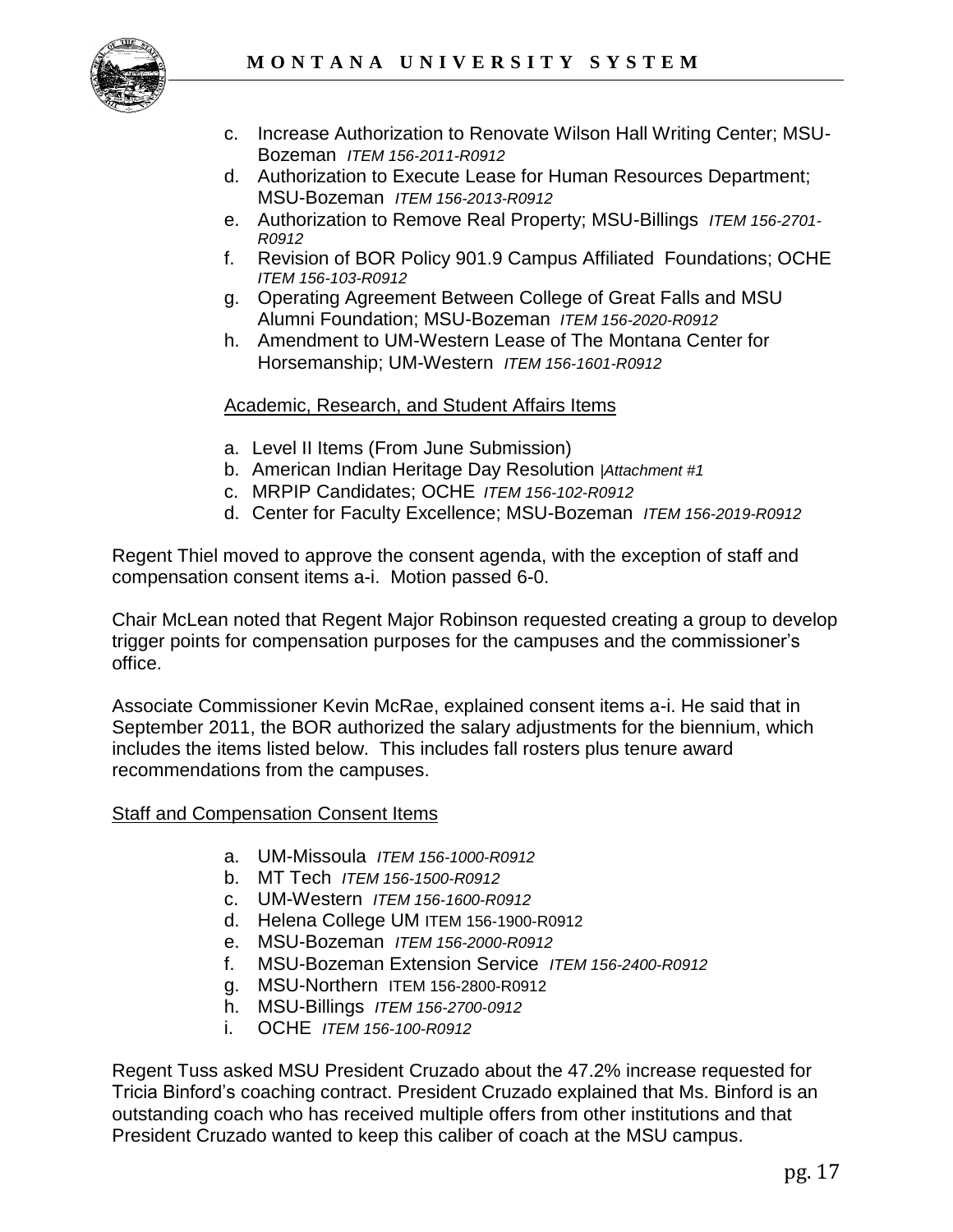

Regent Buchanan told the board that he would not support the passage of any of the staff and compensation consent items. (a-i)

Regent Tuss moved approval of staff and comp consent items a-i. Motion passed, 5-1, with Regent Buchanan voting against the motion.

## b. **Academic, Research and Student Affairs**

Action was taken during the committee meeting.

## c. **Administration, Budget and Audit Oversight Committee Report**

## **ACTION**

- a. FY 2013 MUS Operating Budgets; OCHE *ITEM 156-105-R0912*
- Definitions of Montana University Systems Funds/Accounts
- All Funds Summary
- State Funds Summary
- Bud 300 Current Unrestricted Revenues
- Bud 200 Current Unrestricted Expenses
- MUS Operating Budgets System Summary Information and Campus Specific Information

Regent Buchanan moved approval of item a, with 2.5% of the entire budget to be set aside to be used for specific priorities, commencing with FY13. Regent Buchanan expressed a need to implement the reallocation of 2.5% to be used for specific initiatives immediately, indicating that the Board has the authority and responsibility to capitalize on the initiatives the Board has identified as priorities. The subsequent discussion centered around performance-based funding, which would place a higher priority on stated Board of Regents priorities, and whether such a plan should be implemented for the budget currently before the Board.

Commissioner Christian clarified that the budget shown is for FY13 and that the executive budget referenced is for the biennium beginning FY15. He noted that setting aside a percentage to be used for specific initiatives may be a good idea, but the timing is not right, as the budget cycle is already underway and the long process of budget development, including the board's input, has already taken place. He noted that the development of the budget is a two-year process. A discussion of this nature needs to take place further ahead in the process. He suggested that discussions on Regent Buchanan's proposal take place to apply to the 2015 biennium.

Regent Krauss noted that a performance-based process is not about cutting, but about making this state better through higher education. He indicated willingness to consider alternatives. He stated he would be voting no on the budget as this is the first time he has seen it and because it is based on tuition increases.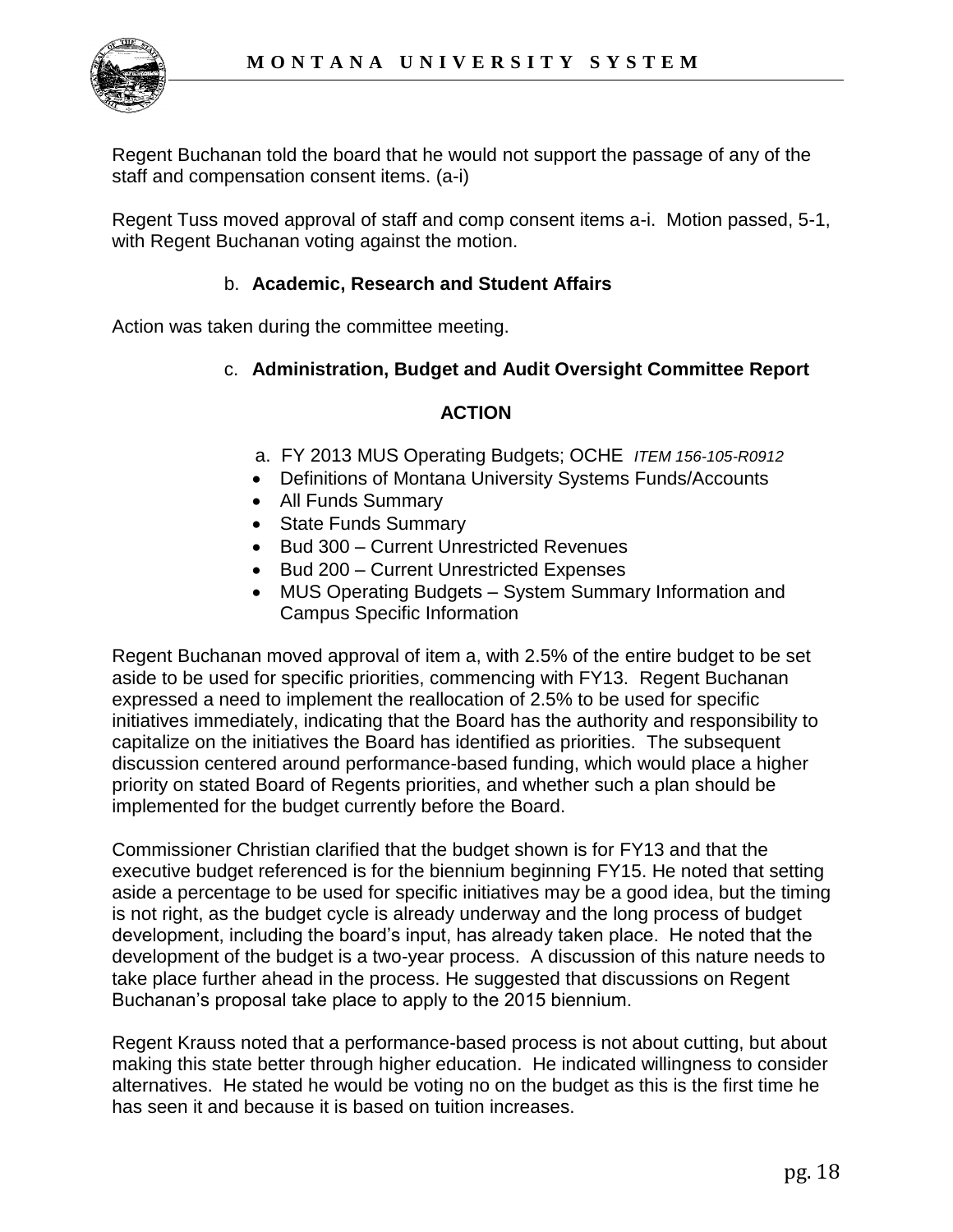

Regent Thiel requested clarification on whether the MUS can carryover funds or spending authority to be used for purposes other than what is in the budget. He stressed it is important for the process to be followed. Deputy Commissioner Robinson explained the legislative appropriations provide biennial authority. He noted that campuses do have limited authority to move funds into reserve funds (to be expended in a later biennium). He noted there is a small amount of flexibility for the campuses. He said if the board chooses to do this in the future, it is important to clarify if the decision is for current unrestricted funds or for restricted funds.

Regent Thiel emphasized it would be extremely difficult to reduce the budget at this time. He suggested discussing the different options at the October 23 planning meeting, and that any decision to reallocate funds for specific priorities would be for FY2014.

Regent Tuss requested more information on what performance-based funding is, what it impacts, and how it works.

Regent Williams questioned the Board's authority to determine funding priorities after legislative appropriations are made. MUS Chief Legal Counsel Cathy Swift clarified that the Montana Constitution gives the university system authority to set priorities for the system and expend appropriated funds in accordance with those priorities.

Regent McLean recognized the idea has merit but agreed that the timing is not right. She noted the \$12,000,000 impact the proposal would have on the budget and stated she believes the board needs to wait until after the legislative session to have discussions on what direction the board wants to go. She said it is critical to have clear vision, vetting, and understanding before making a decision such as this because of the significant impact on the campuses.

Regent Thiel said the campuses have very thorough processes for allocating funds and that deserves recognition. He said he is loath to make this change to the budget so late in the process; too much work has gone into it thus far. He requested having future discussions focused on the possibility of setting aside a certain percentage of the budget to be put toward the priorities. He suggested the commissioner's office work with the board on whether to do this for FY14-15.

Regent Williams cautioned the board against setting aside the 2.5% of the budget for priorities because he did not think the legislators would not be willing to provide a pool of money to be used at the discretion of the university system.

Regent Buchanan's motion (with 2.5% reallocation for BOR initiatives) failed in a tie vote, 3-3, with Regents McLean, Thiel, and Tuss voting no, and Regents Buchanan, Krauss and Williams voting yes.

Regent Thiel moved approval of Item 156-105-R0912 as presented. Motion passed 4-2, with Regents Buchanan and Krauss voting no.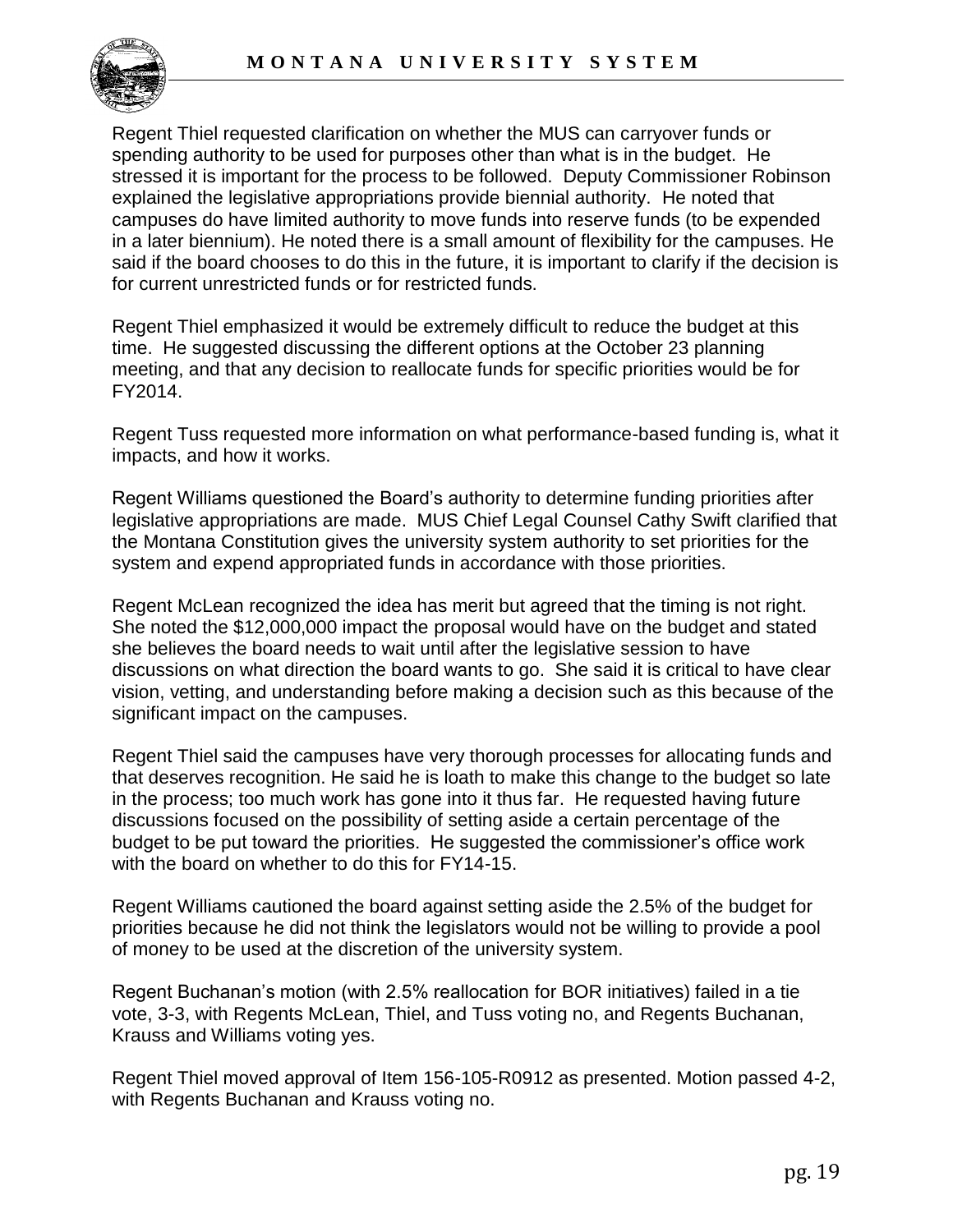President Cruzado and Provost Perry Brown told the board it would be highly detrimental to students if there was a budget reallocation at this time.

> b. Authorization to Execute an Energy Performance Contract for University Center: UM-Missoula *ITEM 156-1001-R0912*

Regent Thiel moved approval of ITEM 156-1001-R0912. Motion passed 6-0.

c. Authorization to Renovate Dining Hall Facilities; MSU-Bozeman *ITEM 156-2010-R0912*

Regent Tuss moved approval of ITEM 156-2010-R0912. Motion passed 6-0.

d. Authorization to Renovate Atkinson Quadrangle; MSU-Bozeman *ITEM 156-2012-R0912* 

Regent Thiel moved approval of ITEM 156-2012-R0912. Motion passed 6-0.

e. BOR Policy 940.13 Revision – Tuition Waivers; OCHE *ITEM 156-104- R0912*

Regent Krauss moved approval of ITEM 156-104-R0912.

Regent Buchanan requested reconsideration of the implementation of an increased credit load as part of the changes to this policy. Regent Krauss clarified his motion's intent is to maximize revenue to the MUS campuses, help attract out-of-state students, and to find the ideal student mix for our campuses. Regent Krauss did not think this was the time to implement an academic requirement to the policy.

Motion passed 6-0.

# **e. Two-Year and Community College Report**

Action was taken during the committee hearing.

# **Student Appeals**

Chair McLean noted the three student appeals on the agenda. Each of the regents has received the commissioner's decision and the written appeal, with supporting documents, submitted by the student. She explained that the board would address each appeal separately and clarified that the issue before the Board is solely to determine whether to hear the appeals at a later meeting. BOR policy does not require the Board to entertain the appeals if they are satisfied with the commissioner's review and decision. She added that, if the regents do not wish to hear a specific appeal, it is not necessary to make a motion. Chair McLean noted that a lack of action on the board's part will signify their decision not to hear the case.

a. Student Appeal #1